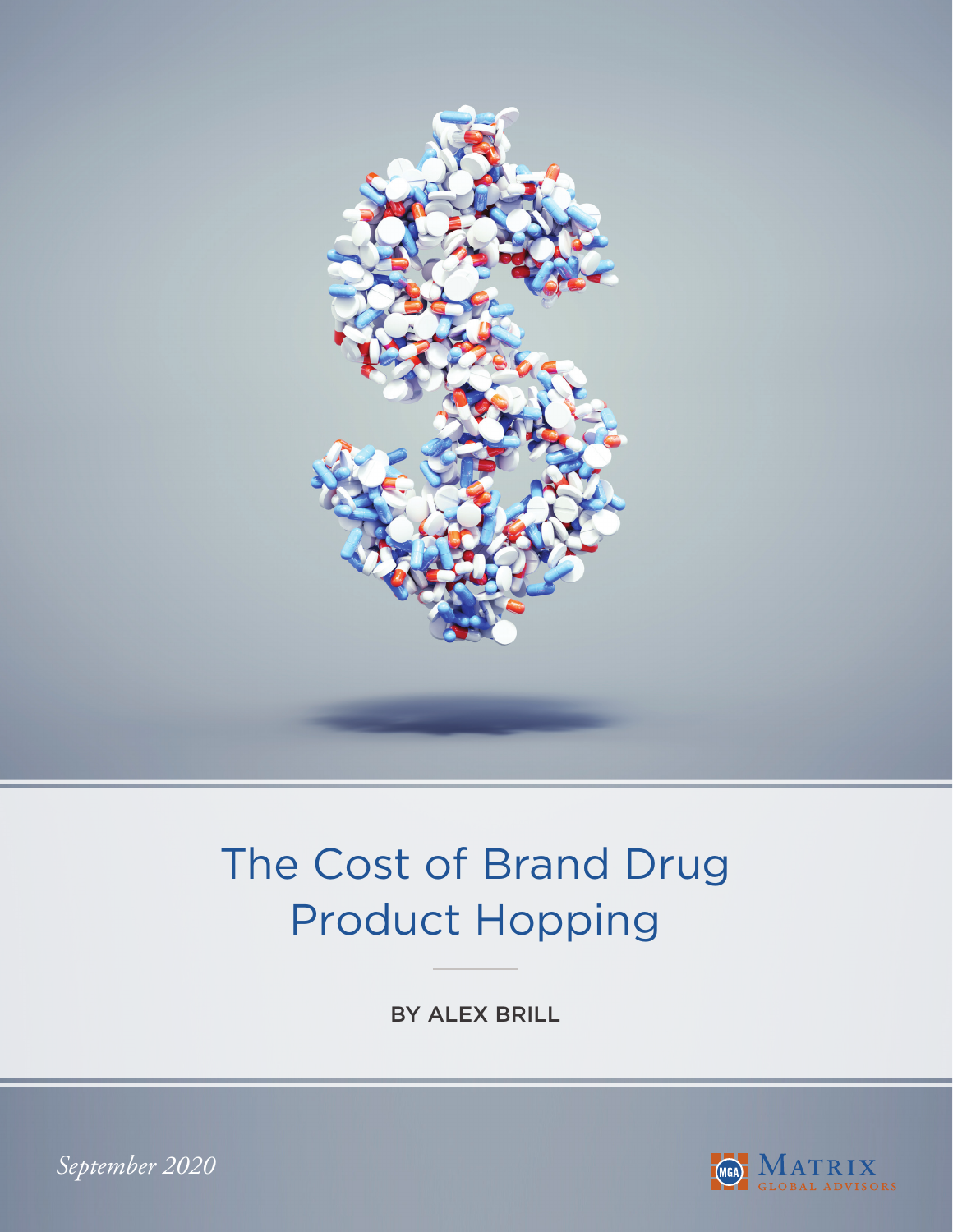### **EXECUTIVE SUMMARY**

Brand drug manufacturers in the United States have developed strategies to thwart generic competition and preserve monopoly profits longer than policymakers intended. In doing so, they cost US patients and healthcare payors billions of dollars. This report focuses on one strategy known as product hopping that brand drug companies use to prevent generic competition and extend their monopoly prices. The analysis presented in this paper finds that just five instances of specific product hops cost the US healthcare system \$4.7 billion annually.

Product hopping describes when a brand drug company with a product nearing the end of its monopolistic life works to move patients to a reformulation of the drug that has longer exclusivity. It is a lifecycle management tactic that creates quantifiable burdens on patients and the healthcare system, as generic savings cannot be realized if patients have been moved to a protected drug before generic competitors can enter the market.

This report looks at just five examples of this tactic over the last 20 years – for the brand drugs

Prilosec, TriCor, Suboxone, Doryx, and Namenda – and estimates that these five product hops carried a total cost of \$4.7 billion annually.

Proposals to address product hopping include encouraging the Food and Drug Administration to use suitability petitions to approve a generic drug with small differences from the reference product and authorizing the Federal Trade Commission to sue brand companies for product hopping. Ending this type of gamesmanship would facilitate substantially greater generic drug savings and reduce patients' out-of-pocket costs.

# 5 PRODUCT HOPS Cost US Healthcare System \$4.7 BILLION ANNUALLY

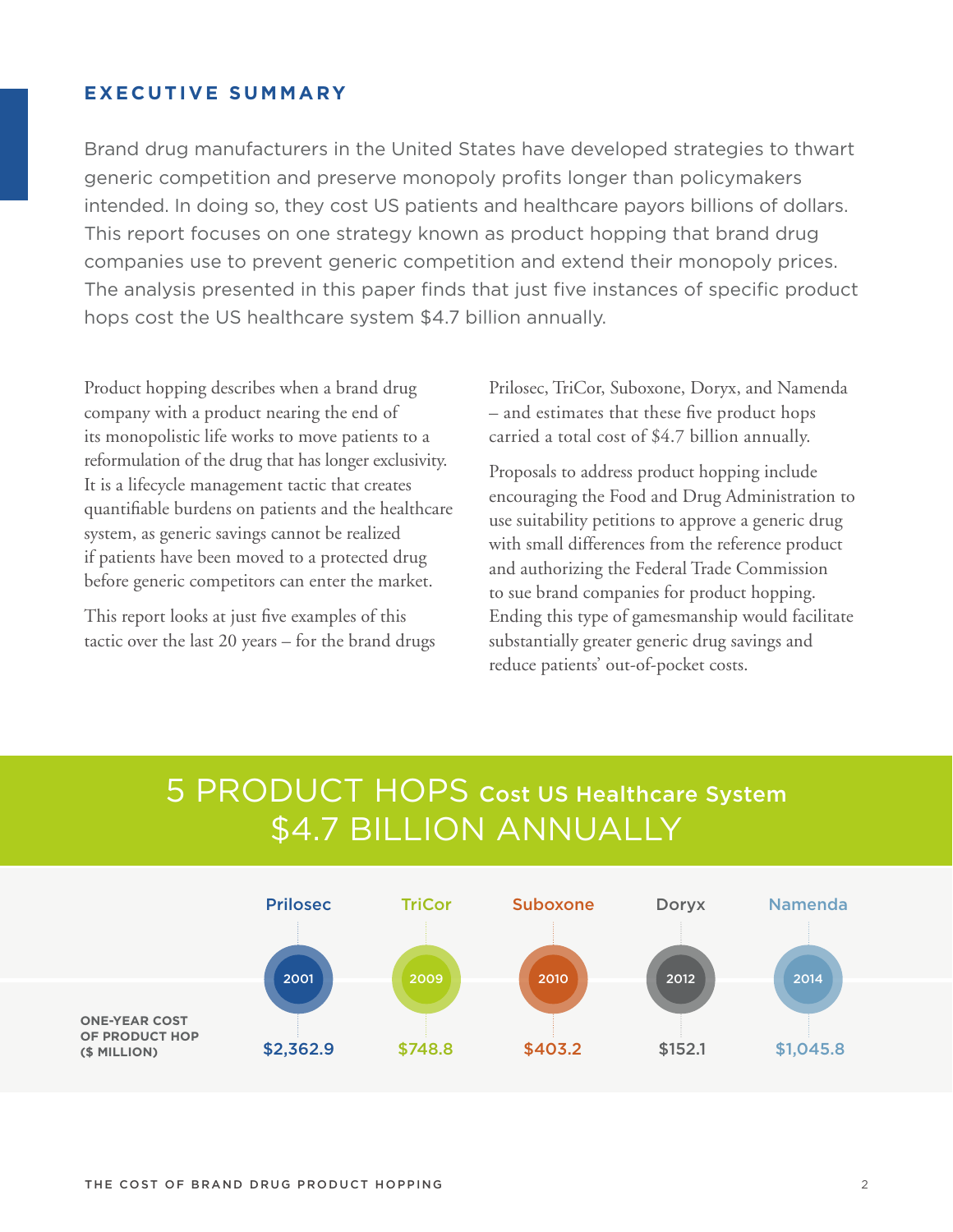### **Introduction**

In the US prescription pharmaceutical market, new brand drugs are shielded from generic competition for a period of time to allow the innovator company to recoup its substantial research and development costs. After brand drugs' patent protection and market exclusivity expire (or patents are successfully challenged), generic drug manufacturers can enter the market. The ensuing competition results in lower drug prices, which translate to savings for patients and the healthcare system. This pattern of brand drug exclusivity followed by generic competition was the creation of the Drug Price Competition and Patent Term Restoration Act of 1984 (known as the Hatch-Waxman Act after its sponsors), which sought to balance the benefits to society of drug innovation and competition.

Over the years, brand drug manufacturers have developed strategies to thwart generic competition and preserve monopoly profits longer than Hatch-Waxman intended. These include patent and exclusivity strategies, market ploys, regulatory maneuvering, and litigation tactics. One result of this gamesmanship is that, between 1995 and 2014, generic entry for brand drugs with sales greater than \$250 million was delayed an additional 2.2 years on average, from 10.3 to 12.5 years (*Grabowski et al., 2016*). In a previous report, I estimated that accelerating generic entry by 2.2 years would save the US healthcare system \$31.7 billion (*Brill, 2019*). This present report focuses on one market-related strategy that brand drug companies use to thwart generic competition: product hopping. In this report, I offer five examples of this tactic and present an original analysis of the cost to the healthcare system of the associated delay in generic savings.

# **Product Hopping**

Brand drug manufacturers are known to pursue strategies to extend the patent life of their products without making clinically significant changes to the products. A recent study of prescription drugs on the market between 2005 and 2015 found that

"78% of the drugs associated with new patents in the FDA's records were not new drugs coming on the market, but existing drugs" (*Feldman, 2018*). Another study found evidence of "deliberate attempts by branded firms to lengthen their monopoly for more lucrative drugs" through secondary patents with no chemical compound claim (*Kapczynski et al., 2012*).

Product hopping is one of the tactics brand companies use. It describes when a brand drug company with a product nearing the end of its monopolistic life works to move patients to a reformulation of the drug that has longer exclusivity. For example, a brand drug firm with a tablet nearing patent expiration might introduce the same drug in capsule form with years of patent protection remaining. In an effort to shift patients from the tablet to the capsule, the brand company might actually withdraw the tablet from the market (known as a "hard switch") or push physicians to prescribe the capsule instead of the tablet (known as a "soft switch"). As drug competition experts have explained, "The brand-name drug company takes advantage of its market power to shift pharmacists, doctors, and consumers to new versions of drugs before a generic for the 'old' version is able to reach the market" (*Feldman and Frondorf, 2016*).

This is remarkably effective in the prescription drug market because generic drugs achieve the market share and healthcare savings they are known for through near-universal automatic substitution policies. Generic substitution and savings are thwarted if patients have been moved to a protected drug before generic competitors can enter the market. For example, generics of a drug described below (TriCor) achieved only 2 percent of the brand product's prior market share following the brand's product hop (*Carrier and Shadowen, 2017*). While there are ways that a reformulation of an existing drug *can* bring real benefit to patients, reformulations often are used only as a tactic to thwart competition. As a result, patients and payors, including government health programs, end up missing out on generic savings. And in Medicaid, additional costs can arise from brand companies avoiding paying bigger rebates on established products.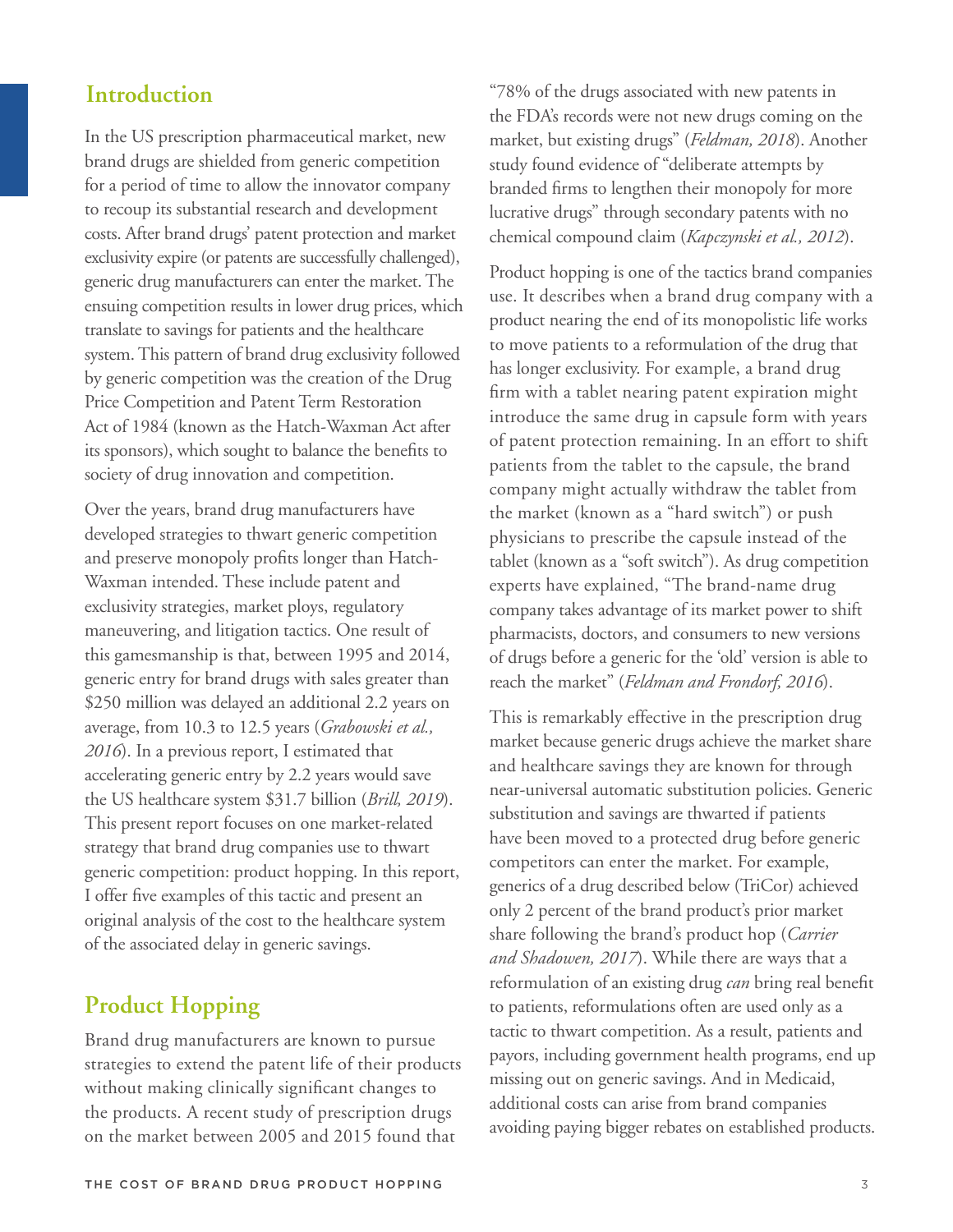## **Product Hopping Case Studies**

To illustrate the negative impact of product hopping on the healthcare system, I estimate the annual cost of product hopping associated with five brand drugs: Prilosec, TriCor, Suboxone, Doryx, and Namenda. This is not an exhaustive list of all instances of product hopping, but rather illustrates the strategies employed in certain high-profile cases that have been widely reported and discussed by other experts. A brief description of each case appears below.

By my estimation, these five product hops carry a total cost of \$4.7 billion annually. Figure 1 presents the annual cost associated with each product hop, ranging from roughly \$150 million to \$2.4 billion. (See the following section for the methodology used in this analysis.)

# **FIGURE 1.** 5 PRODUCT HOPS Cost US Healthcare System \$4.7 BILLION ANNUALLY



### Prilosec

The anti-ulcer drug Prilosec was, at one time, the top drug by sales in the United States. In 2000, before its scheduled patent expiration the following year, Prilosec sales reached \$4.1 billion (*NIHCM Foundation, 2001*). In anticipation of generic competition for its blockbuster product, AstraZeneca, Prilosec's manufacturer, introduced and pushed doctors to prescribe its new anti-ulcer drug, Nexium, which was only slightly chemically different from Prilosec but had 13 years of patent protection left. A lawsuit alleging that AstraZeneca engaged in anticompetitive behavior

with Prilosec and Nexium was dismissed in early 2008 when a district court found that AstraZeneca "did not eliminate consumer choice" (*Callan, 2015*). But antitrust experts have pointed out that the court's reasoning ignores "the realities of drug markets," where a prescription for a single-source brand drug removes the option of a generic version (*Carrier and Shadowen, 2016*).

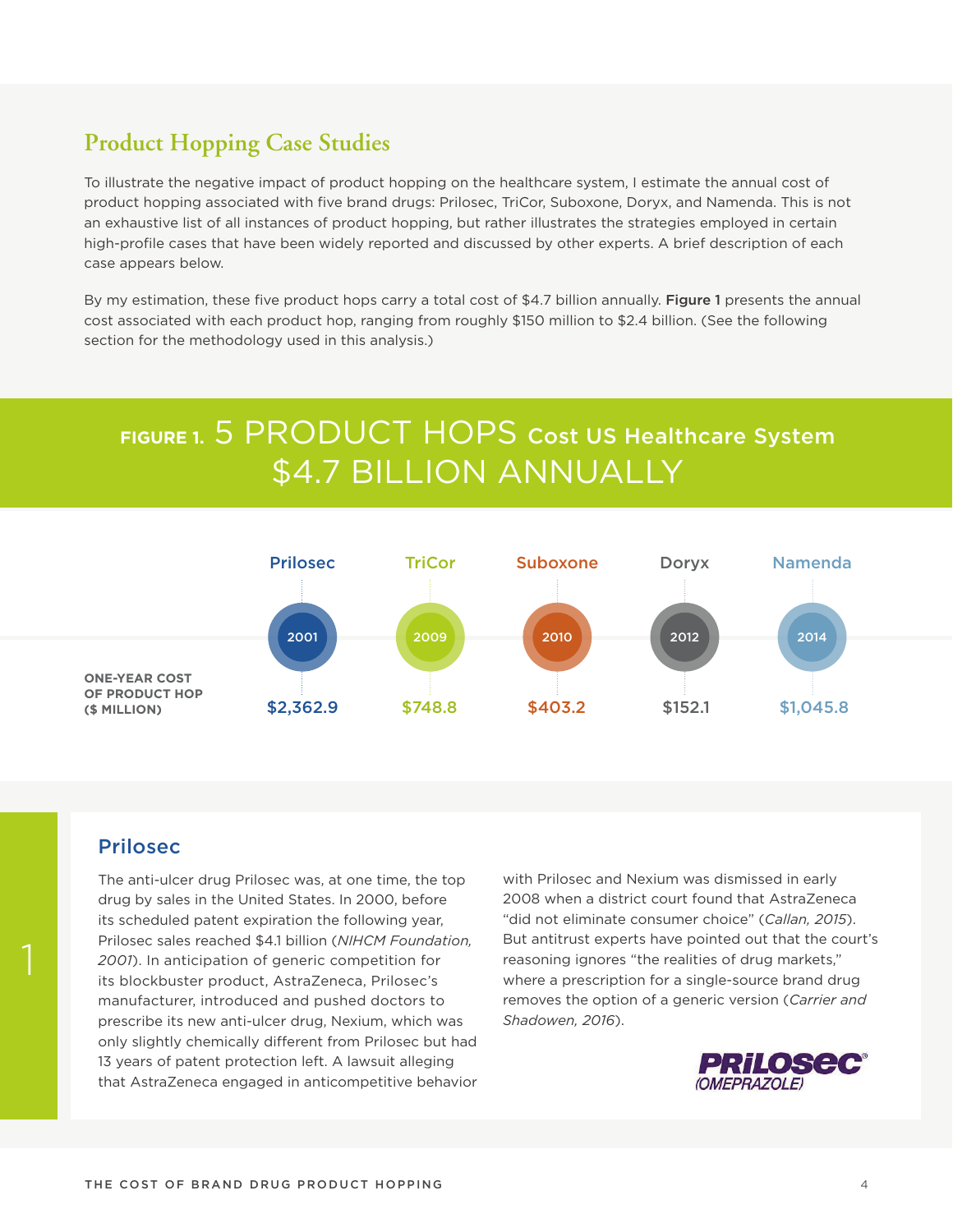### **TriCor**

Beginning in the early 2000s, Abbott Laboratories executed several product hops for its cholesterol medicine TriCor by slightly reformulating the drug — for example, moving from capsules to tablets with slight differences in dose. As health scholars have described, "As soon as direct generic competition seemed likely with the latest formulation, where substitution would be allowed, Abbott would launch another reformulation, and the cycle would repeat" (*Downing et al., 2012*). Abbott further ensured the success of the product hops by removing the previous TriCor version from the market when launching a new formulation. Largely for this reason, the Delaware district court in 2006 refused to dismiss a lawsuit against Abbott alleging anticompetitive behavior (*Carrier and Shadowen, 2016*). By TriCor's third reformulation — to a version called Trilipix, which was approved in late 2008 — Abbott's annual US sales for the product had reached nearly \$1.4 billion (*Downing et al., 2012*).

# tricor

### Suboxone

The Department of Justice (DOJ), the Federal Trade Commission (FTC), and state attorneys general went after manufacturer Reckitt Benckiser for its schemes  $-$  including a product hop  $-$  to illegally profit off the opioid addiction treatment Suboxone. With exclusivity expiring for Suboxone tablets in 2009 and more than \$700 million in annual US sales at stake — Reckitt Benckiser introduced Suboxone sublingual film (*FTC, 2019*). Though the film and tablet formulations of the drug both dissolve orally, Reckitt aggressively tried to undermine its tablets:

 Reckitt allegedly promoted Suboxone film to physicians, disparaged Suboxone tablets, warned of false safety concerns, publicly announced the removal of tablets for these fabricated safety reasons but did not remove the tablets until six months later, and raised the price of tablets. (*Carrier and Shadowen, 2016*)

In 2019, Reckitt agreed to a settlement "to resolve its potential criminal and civil liability" related to Suboxone, including the FTC's allegations of anticompetitive behavior (*DOJ, 2019*).



#### Doryx

Like TriCor, the acne drug Doryx was also reformulated three times to dodge generic competition (*Mylan, 2015*). In its first product hop, Warner Chilcott, Doryx's manufacturer, "stopped selling the original capsule versions of its drug, removed capsules from its website, and bought back and destroyed capsules while introducing a reformulated version in tablet form" (*Carrier and Shadowen, 2017*). By the fourth formulation of the drug, in 2011, US sales of Doryx totaled \$264.1 million (*Leuty, 2012*).

Unlike TriCor, Doryx litigation brought by generic manufacturer Mylan was dismissed. When Mylan requested rehearing en banc, the FTC filed an amicus brief in support of the rehearing, noting, among other concerns, that "the panel improperly focused on the effect of product hopping on Mylan rather than its overall effect on competition" (*FTC, 2016*).



4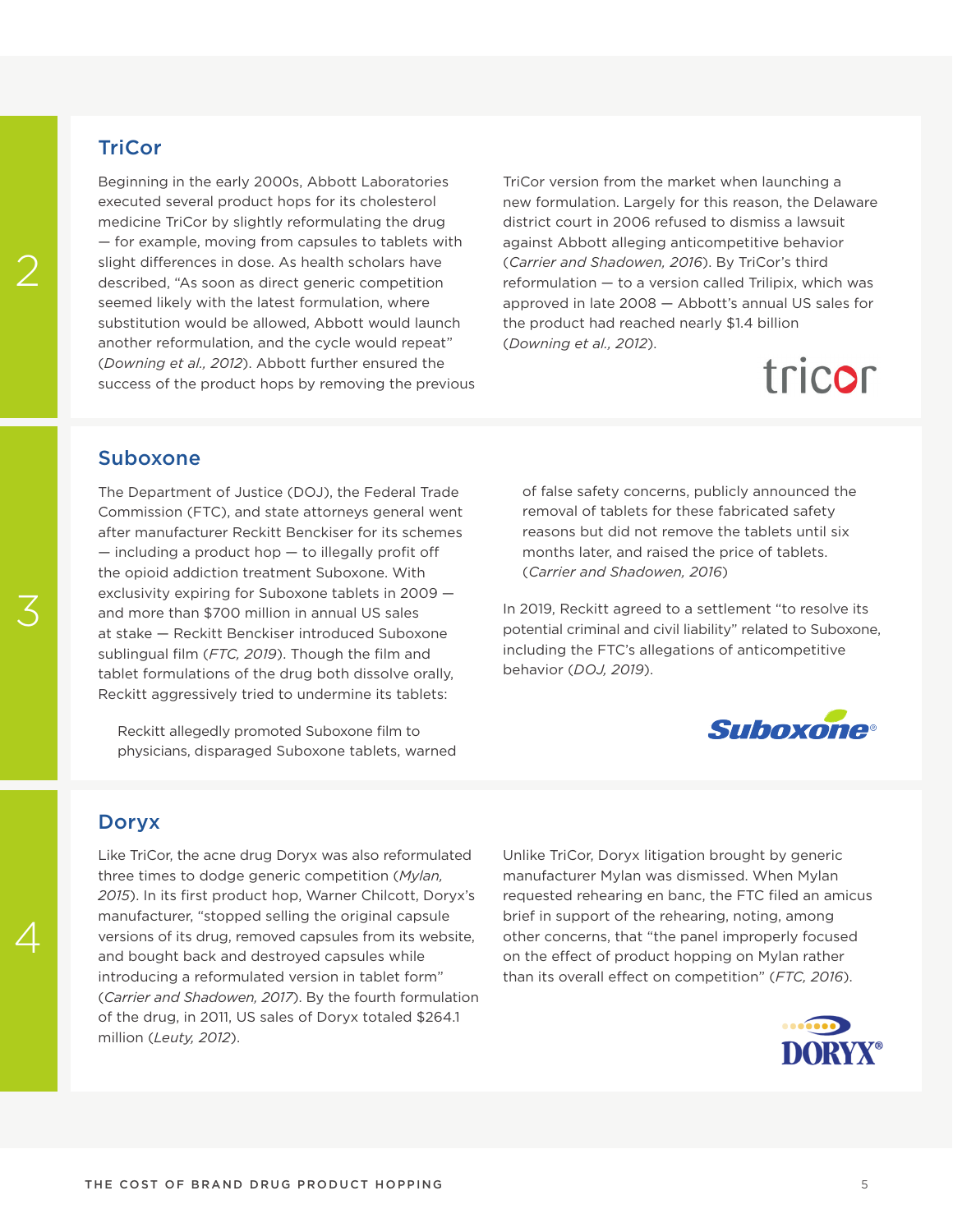### Namenda

In anticipation of generic competition for the Alzheimer's drug Namenda IR, Forest Laboratories in 2013 launched an extended-release version, Namenda XR, and in 2014 removed Namenda IR from the market (*Rai and Richman, 2018*). The difference between the products amounted to Namenda IR needing to be taken twice a day, and Namenda XR once, but Namenda XR had years of patent protection left. The product hop would have allowed Forest to preserve Namenda IR sales, which totaled \$1.8 billion

in the United States in 2013 (*Drugs.com, 2014*). However, the New York State Attorney General sued to compel Forest to keep manufacturing Namenda IR. In 2015, the Second Circuit Court of Appeals ruled that Namenda IR had to remain on the market for 30 days 5 after generic market entry (*Rai and Richman, 2018*).



## **Methodology**

To estimate the cost of product hopping in the five examples described above, I begin with the peak brand sales before the product hop. If a brand company executed multiple hops for the same product, I include only the last hop in the analysis. Without the product hop, generics in a steady state of competition achieve, on average, 90 percent market share (*AAM, 2019*) at a price discount of 80–85 percent (*FDA, 2018*). For this analysis, I assume the more conservative price discount of 80 percent. Brand drug firms' efforts to move market share to a new product have varying degrees of success. As mentioned above, generics achieved only 2 percent market share after the TriCor product hop. In the case of the Prilosec-to-Nexium hop, generics achieved 30 percent market share (*Callan, 2015*). For this analysis, I assume that the average product hop moves 80 percent of patients to the new product while generics obtain 18 percent market share of the original product market and the brand preserves 2 percent.

The annual cost, or lost savings, associated with product hopping is therefore:

$$
GS1 - GS2 =
$$
  
(B \* 0.9 \* 0.8) – (B \* 0.9 \* 0.8 \* 0.2) =  
B \* 0.576

where  $\text{GS}_1$  = generic savings absent the product hop,  $GS_2$  = generic savings despite the product hop, and  $B = brand$  original sales.

As noted above, the one-year cost of product hopping for all five cases presented above totals \$4.7 billion. It should be noted that this estimate does not constitute an estimate of the full scope of the cost of product hopping as a strategy employed repeatedly by manufacturers, as it encompasses only five case studies. It also does not include the potential for increasing sales of a brand drug after the product hop (as was the case with Suboxone, for example) or the cost of previous product hops for the same drug (for example, TriCor and Doryx).

It should also be noted that the cost of product hopping would be lower during the first six months of generic competition, given the 180 days of market exclusivity typically awarded to the first generic competitor and the less aggressive generic discounting that occurs during that initial period. The annual costs presented here assume a mature and competitive generic market, which generally occurs rapidly for markets large enough to warrant product hops. In addition, the cost of product hopping should not be considered to persist in perpetuity, as the market for drugs eventually shifts as new products are developed. Nevertheless, the ability to largely avoid the lost brand sales associated with generic entry by hopping patients to a new formulation can extend the revenue stream for a brand drug by many years.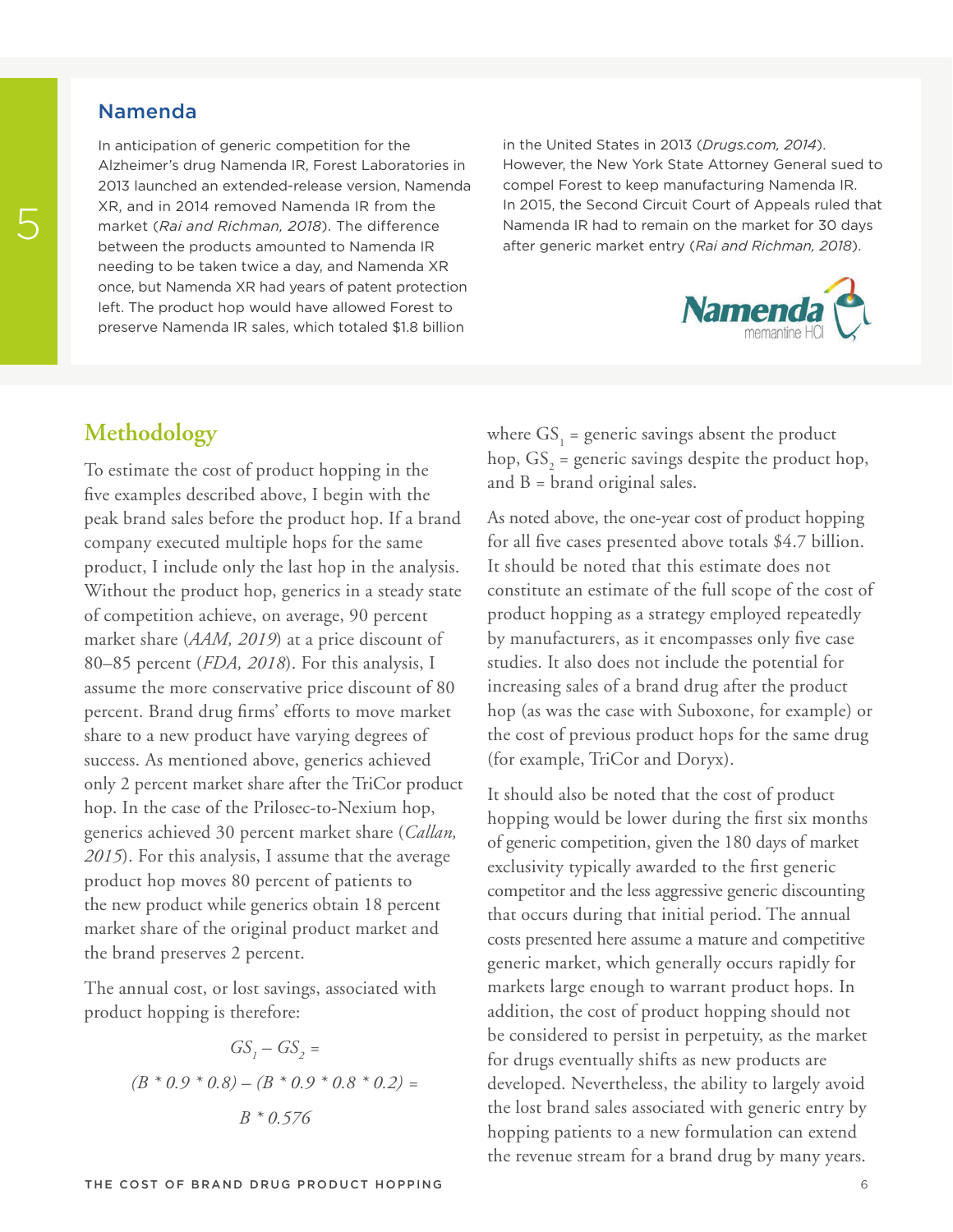# **Policy Options to Address Product Hopping**

As some of the legal decisions noted above demonstrate, the courts are not necessarily the best corrective to the tactic of product hopping. Legal scholars recently argued that the FDA could step in to address product hopping:

 Antitrust suits are expensive and time-consuming, and any remedy they provide typically emerges many years after the fact. . . . In contrast to judges and juries, the FDA is in an exceptionally good position to determine when product hops lack evidence of genuine innovation and to allow generic competition in that circumstance. (*Rai and Richman, 2018*)

The authors argue that the FDA could use suitability petitions, allowed by the Hatch-Waxman Act, to approve a generic drug with small differences from the reference product. In other words, the FDA, where appropriate, could deem a generic to be substitutable for both the original product and the post-hop product.

A legislative proposal to address product hopping was included in S. 1416, the Affordable Prescriptions for Patients Act, which was introduced in 2019 by Senators John Cornyn (R-TX) and Richard Blumenthal (D-CT). The bill would codify a definition of product hopping in the FTC Act, which "would empower the FTC to challenge [product hopping] as anti-competitive and enable the FTC to bring antitrust suits against companies who attempt to capitalize on their abuse of the system" (*Offices of Cornyn and Blumenthal, 2019*). With 13 cosponsors – seven Republicans, five Democrats, and one independent – this bipartisan proposal was reported favorably by the Senate Judiciary Committee in June 2019.

Finally, a new proposed rule from the Centers for Medicare & Medicaid Services (CMS) offers a promising reform in Medicaid. As mentioned above, product hopping can allow brand drug firms to circumvent Medicaid rebates on established products. The CMS rule, if finalized, would address these attempts to avoid paying Medicaid rebates on line extensions (*CMS, 2020*).

# **Conclusion**

Product hopping is a tactic of brand drug companies that creates quantifiable burdens on patients and the healthcare system. This report looks at just five examples over the last 20 years and finds that these five product hops carried a total cost of \$4.7 billion annually. Patients and the healthcare system stand to save billions if policymakers end product hopping gamesmanship.